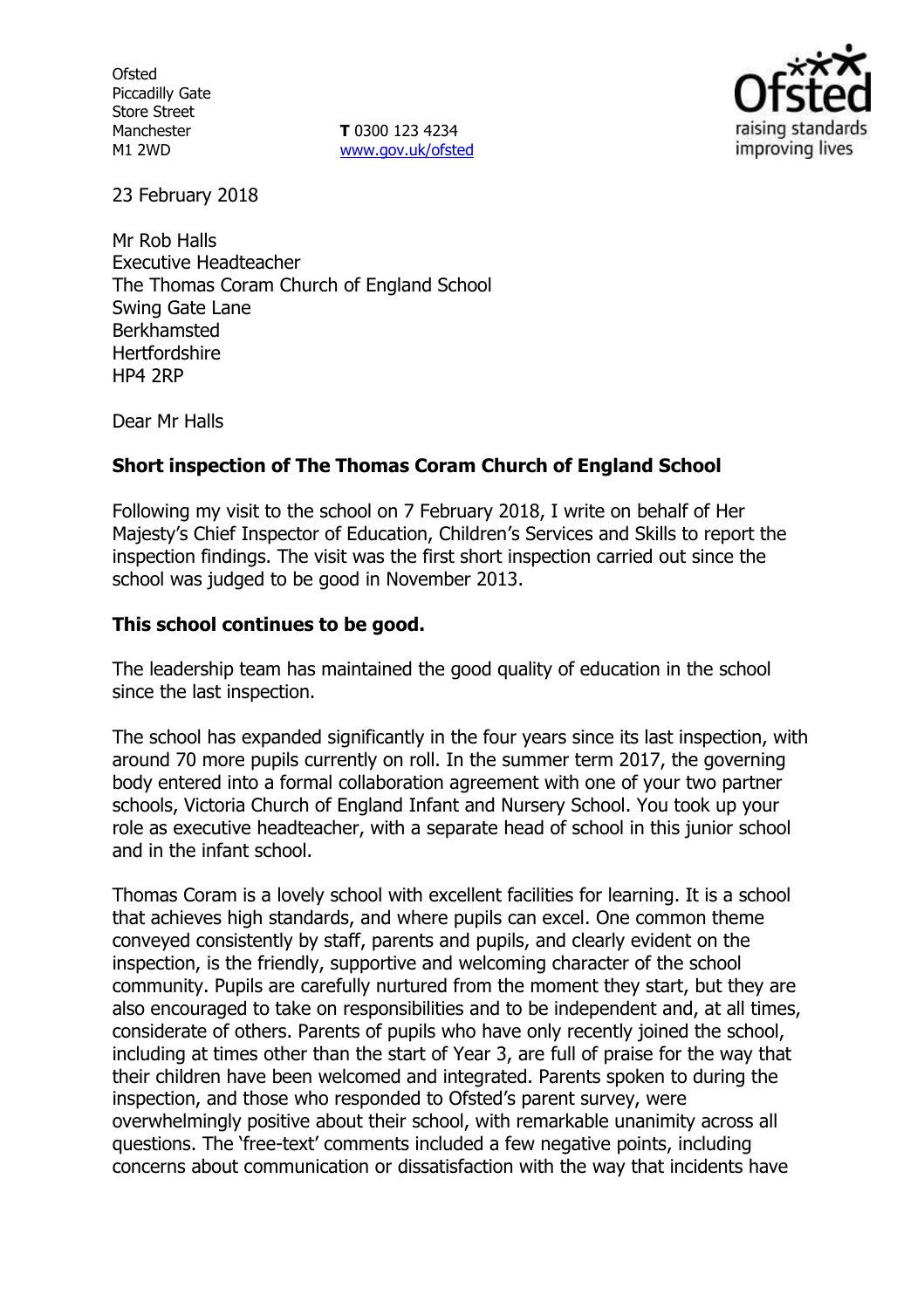

been handled, but any criticisms were far outweighed by positive examples on these very issues.

Staff set high standards for pupils, both in terms of their conduct, and in their academic work. Pupils respond by behaving very well and working hard; by the age of 11 they are well prepared for secondary school. By the end of Year 6, pupils' attainment in reading and in mathematics is well above national figures. Results in writing are also above average, but in recent years key stage 2 results have not shown that pupils made good progress from their already high starting points.

Leaders, including governors, have established a strong culture of continuous improvement. They recognise what the school does well and have pinpointed aspects of provision that are inconsistent and/or need development. The school's self-evaluation is accurate and thorough, and its improvement plan is well implemented. Under your strong leadership, Thomas Coram has flourished. Senior and middle leaders, including subject leaders, share the same high ambition, but staff recognise that you and your governors are mindful of workload pressures, and that you prioritise improvement sensibly and realistically. Governance too is a notable strength of the school. Governors use their good range of knowledge and skills to effectively support and challenge school leaders.

Pupils talk enthusiastically about their learning. They develop a love of reading and an enjoyment of the different subjects they study, particularly when the curriculum is brought to life with the 'wow' days. Pupils are offered a remarkable range of extra-curricular clubs and enrichment activities, including many different sports and competitions. Music is a particular strength, and all year groups have their own production. Team work is at the heart of the school, whether it is sport, drama or breaking the world record (with your partner infant schools) for people hopping on one leg!

## **Safeguarding is effective.**

The school meets all statutory requirements and responsibilities with regard to safeguarding. Leaders are meticulous in checking that all safeguarding arrangements are fit for purpose, and governors maintain an excellent oversight of all issues connected to pupil safety and welfare. There are thorough systems in place to ensure that all the necessary checks are carried out before new staff take up their posts. Staff are suitably trained in safeguarding, and understand the possible risks and vulnerabilities of individual pupils. Procedures for referring concerns are carefully documented and appropriately involve external agencies.

The pupils say that they feel safe, and speak confidently about how they might raise any concerns with an adult, including if they have worries about bullying. Almost every parent agreed that children are safe and happy at school; very few made any mention of bullying at all. The school gives e-safety a suitably high priority, as part of developing pupils' independence and resilience. Specific lessons on the dangers of social media and the safe use of the internet give pupils the knowledge and confidence to talk openly about these issues.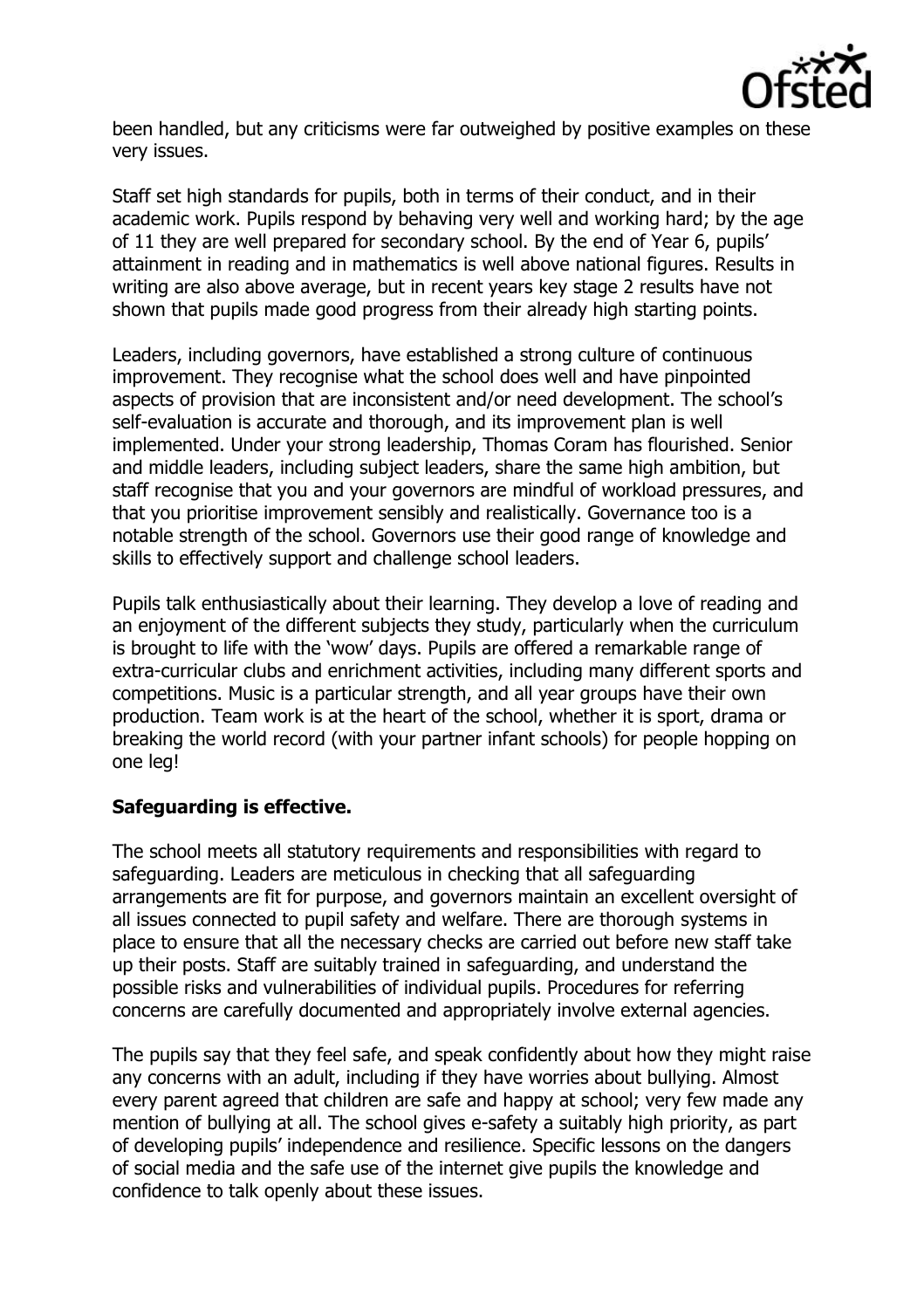

# **Inspection findings**

- This inspection focused on the priorities identified at the previous inspection and in the school's plan, primarily: to evaluate whether pupils are stretched in their learning, and to check the school's work to support pupils who are susceptible to underachievement because of higher levels of absence and lack of engagement.
- Although standards are above national figures, pupils' results at the end of key stage 2 in writing have lagged behind the impressive outcomes in reading and in mathematics. Most pupils, when they start in Year 3, are at or above age-related expectations in their writing and already have a wide vocabulary. However, they do not excel in the same way they do in reading.
- Leaders have got to grips with strengthening pupils' writing, and have successfully introduced a range of strategies to make Thomas Coram a 'writing school' as well as a 'reading school'. Teachers have raised their expectations of what pupils can achieve, for example by placing greater emphasis on modelling the technical aspects of complex syntax and grammar. Evidence from lesson observations and talking to pupils about their work shows that progress in writing has accelerated since September. Pupils clearly rise to the challenge of producing high-quality writing; they particularly enjoyed entering the BBC 500 Words writing competition. Teaching includes more regular spelling work, but strategies are not embedded for older pupils to develop good habits in checking spelling.
- Assessment of writing is a strength in English lessons, but is less well developed across the curriculum. Teachers focus sharply on getting pupils to draft, edit and improve their writing, and encourage them to 'magpie' ideas from working walls and the exemplary ideas and work of others.
- In subjects other than English, pupils' attainment is sometimes capped by the level of difficulty of work presented. In geography and history, for example, teachers' expectations of pupils' writing are not as high because assignments do not consolidate the skills established in English lessons, and learning, generally, is less demanding. In mathematics, pupils who are 'middle ability' at Thomas Coram could sometimes tackle more challenging problems.
- Disadvantaged pupils achieve well at Thomas Coram, notably in reading, where they make exceptional progress. However, the attendance of disadvantaged pupils is lower than that of other pupils at the school, and their achievement in writing is weak. Leaders are alert to the individual barriers to pupils' achievement, and have effectively targeted support for pupils who need it most, including those who are disadvantaged and have special educational needs (SEN) and/or disabilities. Carefully focused work this year has significantly reduced incidence of persistent absence.

### **Next steps for the school**

Leaders and those responsible for governance should ensure that:

 $\blacksquare$  teachers expect the highest standards of pupils' work by: